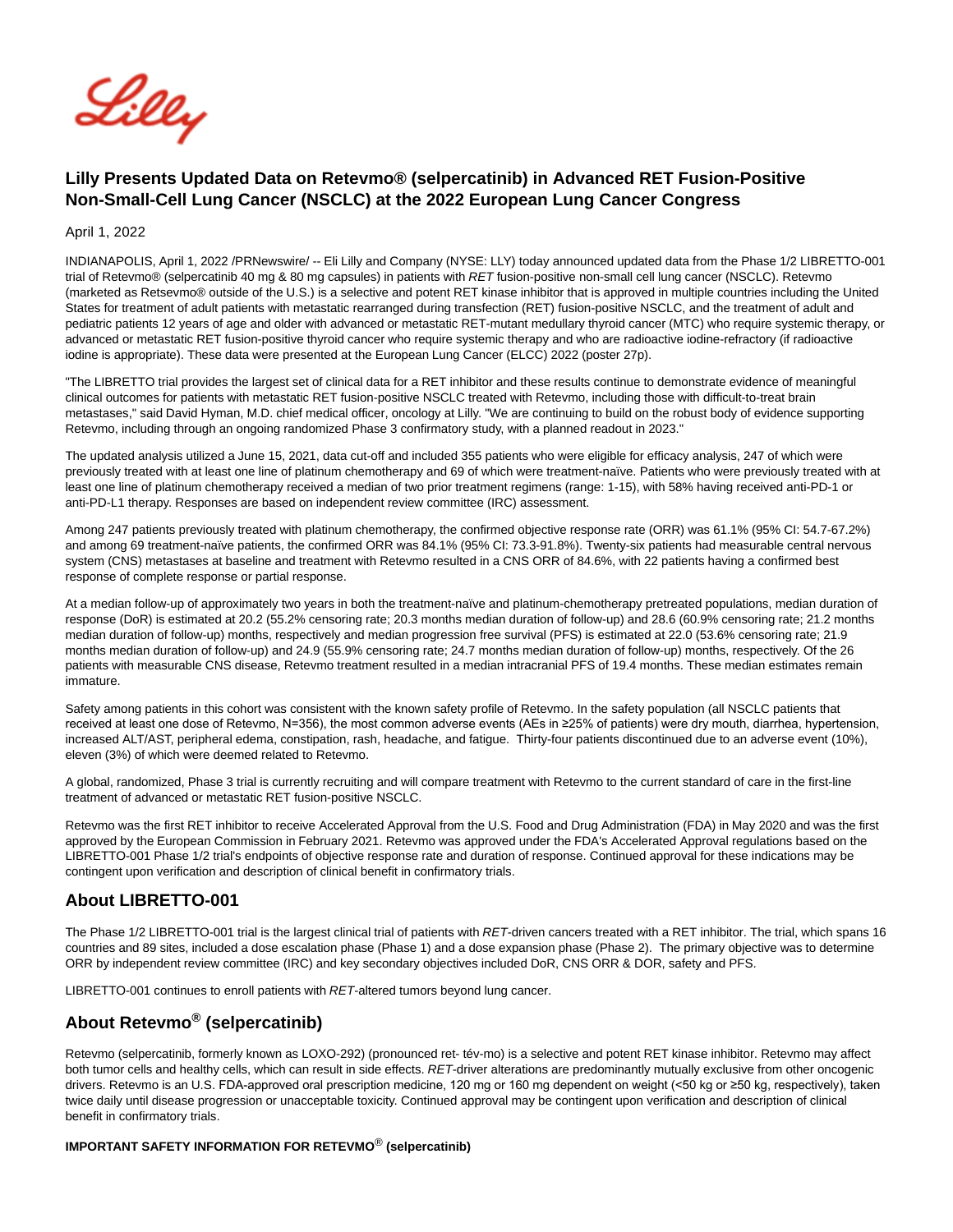**Hepatotoxicity:** Serious hepatic adverse reactions occurred in 2.6% of patients treated with Retevmo. Increased aspartate aminotransferase (AST) occurred in 51% of patients, including Grade 3 or 4 events in 8% and increased alanine aminotransferase (ALT) occurred in 45% of patients, including Grade 3 or 4 events in 9%. The median time to first onset for increased AST was 4.1 weeks (range: 5 days to 2 years) and increased ALT was 4.1 weeks (range: 6 days to 1.5 years). Monitor ALT and AST prior to initiating Retevmo, every 2 weeks during the first 3 months, then monthly thereafter and as clinically indicated. Withhold, reduce dose or permanently discontinue Retevmo based on the severity.

**Hypertension** occurred in 35% of patients, including Grade 3 hypertension in 17% and Grade 4 in one (0.1%) patient. Overall, 4.6% had their dose interrupted and 1.3% had their dose reduced for hypertension. Treatment-emergent hypertension was most commonly managed with anti-hypertension medications. Do not initiate Retevmo in patients with uncontrolled hypertension. Optimize blood pressure prior to initiating Retevmo. Monitor blood pressure after 1 week, at least monthly thereafter, and as clinically indicated. Initiate or adjust anti-hypertensive therapy as appropriate. Withhold, reduce dose, or permanently discontinue Retevmo based on the severity.

Retevmo can cause concentration-dependent **QT interval prolongation**. An increase in QTcF interval to >500 ms was measured in 6% of patients and an increase in the QTcF interval of at least 60 ms over baseline was measured in 15% of patients. Retevmo has not been studied in patients with clinically significant active cardiovascular disease or recent myocardial infarction. Monitor patients who are at significant risk of developing QTc prolongation, including patients with known long QT syndromes, clinically significant bradyarrhythmias, and severe or uncontrolled heart failure. Assess QT interval, electrolytes and TSH at baseline and periodically during treatment, adjusting frequency based upon risk factors including diarrhea. Correct hypokalemia, hypomagnesemia and hypocalcemia prior to initiating Retevmo and during treatment. Monitor the QT interval more frequently when Retevmo is concomitantly administered with strong and moderate CYP3A inhibitors or drugs known to prolong QTc interval. Withhold and dose reduce or permanently discontinue Retevmo based on the severity.

Serious, including fatal, **hemorrhagic events** can occur with Retevmo. Grade ≥3 hemorrhagic events occurred in 2.3% of patients treated with Retevmo including 3 (0.4%) patients with fatal hemorrhagic events, including one case each of cerebral hemorrhage, tracheostomy site hemorrhage, and hemoptysis. Permanently discontinue Retevmo in patients with severe or life-threatening hemorrhage.

**Hypersensitivity** occurred in 4.3% of patients receiving Retevmo, including Grade 3 hypersensitivity in 1.6%. The median time to onset was 1.7 weeks (range 6 days to 1.5 years). Signs and symptoms of hypersensitivity included fever, rash and arthralgias or myalgias with concurrent decreased platelets or transaminitis. If hypersensitivity occurs, withhold Retevmo and begin corticosteroids at a dose of 1 mg/kg prednisone (or equivalent). Upon resolution of the event, resume Retevmo at a reduced dose and increase the dose of Retevmo by 1 dose level each week as tolerated until reaching the dose taken prior to onset of hypersensitivity. Continue steroids until patient reaches target dose and then taper. Permanently discontinue Retevmo for recurrent hypersensitivity.

**Tumor lysis syndrome (TLS)** occurred in 1% of patients with medullary thyroid carcinoma receiving Retevmo. Patients may be at risk of TLS if they have rapidly growing tumors, a high tumor burden, renal dysfunction, or dehydration. Closely monitor patients at risk, consider appropriate prophylaxis including hydration, and treat as clinically indicated.

**Impaired wound healing** can occur in patients who receive drugs that inhibit the vascular endothelial growth factor (VEGF) signaling pathway. Therefore, Retevmo has the potential to adversely affect wound healing. Withhold Retevmo for at least 7 days prior to elective surgery. Do not administer for at least 2 weeks following major surgery and until adequate wound healing. The safety of resumption of Retevmo after resolution of wound healing complications has not been established.

Based on data from animal reproduction studies and its mechanism of action, Retevmo can cause **fetal harm** when administered to a pregnant woman. Administration of selpercatinib to pregnant rats during organogenesis at maternal exposures that were approximately equal to those observed at the recommended human dose of 160 mg twice daily resulted in embryolethality and malformations. Advise pregnant women of the potential risk to a fetus. Advise females of reproductive potential and males with female partners of reproductive potential to use effective contraception during treatment with Retevmo and for at least 1 week after the final dose. There are no data on the presence of selpercatinib or its metabolites in human milk or on their effects on the breastfed child or on milk production. Because of the potential for serious adverse reactions in breastfed children, advise women not to breastfeed during treatment with Retevmo and for 1 week after the final dose.

**Severe adverse reactions (Grade 3-4) occurring in ≥15% of patients who received Retevmo in LIBRETTO-001**, were hypertension (18%), prolonged QT interval (4%), diarrhea (3.4%), dyspnea (2.3%), fatigue (2%), abdominal pain (1.9%), hemorrhage (1.9%), headache (1.4%), rash (0.7%), constipation (0.6%), nausea (0.6%), vomiting (0.3%), and edema (0.3%).

**Serious adverse reactions occurred in 33%** of patients who received Retevmo. The most frequently reported serious adverse reaction (in ≥ 2% of patients) was pneumonia.

**Fatal adverse reactions occurred in 3% of patients**; fatal adverse reactions which occurred in >1 patient included sepsis (n=3), cardiac arrest (n=3) and respiratory failure (n=3).

**Common adverse reactions (all grades) occurring in ≥15% of patients who received Retevmo in LIBRETTO-001**, were dry mouth (39%), diarrhea (37%), hypertension (35%), fatigue (35%), edema (35%), rash (27%), constipation (25%), nausea (23%), abdominal pain (23%), headache (23%), cough (18%), prolonged QT interval (17%), dyspnea (16%), vomiting (15%), and hemorrhage (15%).

**Laboratory abnormalities (all grades; Grade 3-4) ≥20% worsening from baseline in patients who received Retevmo in LIBRETTO-001**, were AST increased (51%; 8%), ALT increased (45%; 9%), increased glucose (44%; 2.2%), decreased leukocytes (43%; 1.6%), decreased albumin (42%; 0.7%), decreased calcium (41%; 3.8%), increased creatinine (37%; 1.0%), increased alkaline phosphatase (36%; 2.3%), decreased platelets (33%; 2.7%), increased total cholesterol (31%; 0.1%), decreased sodium (27%; 7%), decreased magnesium (24%; 0.6%), increased potassium (24%; 1.2%), increased bilirubin (23%; 2.0%), and decreased glucose (22%; 0.7%).

Concomitant use of **acid-reducing agents** decreases selpercatinib plasma concentrations which may reduce Retevmo anti-tumor activity. Avoid concomitant use of proton-pump inhibitors (PPIs), histamine-2 (H2) receptor antagonists, and locally-acting antacids with Retevmo. If coadministration cannot be avoided, take Retevmo with food (with a PPI) or modify its administration time (with a H2 receptor antagonist or a locally-acting antacid).

Concomitant use of **strong and moderate CYP3A inhibitors** increases selpercatinib plasma concentrations which may increase the risk of Retevmo adverse reactions including QTc interval prolongation. Avoid concomitant use of strong and moderate CYP3A inhibitors with Retevmo. If concomitant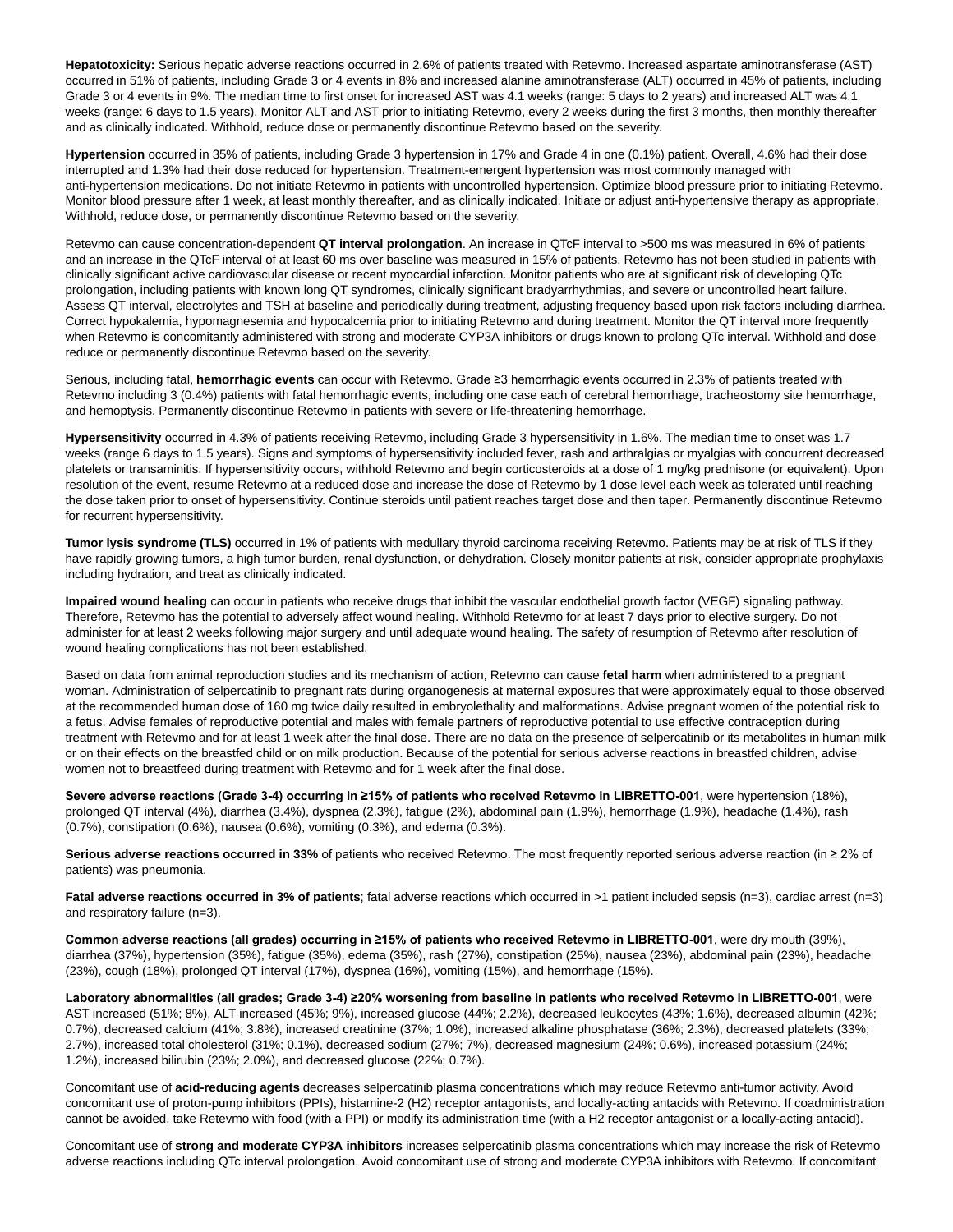use of a strong or moderate CYP3A inhibitor cannot be avoided, reduce the Retevmo dosage as recommended and monitor the QT interval with ECGs more frequently.

Concomitant use of **strong and moderate CYP3A inducers** decreases selpercatinib plasma concentrations which may reduce Retevmo anti-tumor activity. Avoid coadministration of Retevmo with strong and moderate CYP3A inducers.

Concomitant use of Retevmo with **CYP2C8 and CYP3A substrates** increases their plasma concentrations which may increase the risk of adverse reactions related to these substrates. Avoid coadministration of Retevmo with CYP2C8 and CYP3A substrates where minimal concentration changes may lead to increased adverse reactions. If coadministration cannot be avoided, follow recommendations for CYP2C8 and CYP3A substrates provided in their approved product labeling.

The safety and effectiveness of Retevmo have not been established in **pediatric patients less than 12 years of age**. The safety and effectiveness of Retevmo have been established in pediatric patients aged 12 years and older for medullary thyroid cancer (MTC) who require systemic therapy and for advanced RET fusion-positive thyroid cancer who require systemic therapy and are radioactive iodine-refractory (if radioactive iodine is appropriate). Use of Retevmo for these indications is supported by evidence from adequate and well-controlled studies in adults with additional pharmacokinetic and safety data in pediatric patients aged 12 years and older. Monitor open growth plates in **adolescent patients**. Consider interrupting or discontinuing Retevmo if abnormalities occur.

No dosage modification is recommended for patients with **mild to severe renal impairment** (estimated Glomerular Filtration Rate [eGFR] ≥15 to 89 mL/min, estimated by Modification of Diet in Renal Disease [MDRD] equation). A recommended dosage has not been established for patients with end-stage renal disease.

Reduce the dose when administering Retevmo to patients with **severe hepatic impairment** (total bilirubin greater than 3 to 10 times upper limit of normal [ULN] and any AST). No dosage modification is recommended for patients with mild or moderate hepatic impairment. Monitor for Retevmorelated adverse reactions in patients with hepatic impairment.

#### **Please see full [Prescribing Information f](https://c212.net/c/link/?t=0&l=en&o=3491503-1&h=1465707019&u=http%3A%2F%2Fpi.lilly.com%2Fus%2Fretevmo-uspi.pdf&a=Prescribing+Information)or Retevmo.**

SE HCP ISI All\_25MAR2021

### **About Lilly**

Lilly unites caring with discovery to create medicines that make life better for people around the world. We've been pioneering life-changing discoveries for nearly 150 years, and today our medicines help more than 47 million people across the globe. Harnessing the power of biotechnology, chemistry and genetic medicine, our scientists are urgently advancing new discoveries to solve some of the world's most significant health challenges, redefining diabetes care, treating obesity and curtailing its most devastating long-term effects, advancing the fight against Alzheimer's disease, providing solutions to some of the most debilitating immune system disorders, and transforming the most difficult-to-treat cancers into manageable diseases. With each step toward a healthier world, we're motivated by one thing: making life better for millions more people. That includes delivering innovative clinical trials that reflect the diversity of our world and working to ensure our medicines are accessible and affordable. To learn more, visit [Lilly.com a](https://c212.net/c/link/?t=0&l=en&o=3491503-1&h=3609119021&u=https%3A%2F%2Fwww.lilly.com%2Fnews%2Fpress-releases&a=Lilly.com)nd [Lilly.com/newsroom o](https://c212.net/c/link/?t=0&l=en&o=3491503-1&h=2825723035&u=https%3A%2F%2Fwww.lilly.com%2Fnews&a=Lilly.com%2Fnewsroom)r follow us o[n Facebook,](https://c212.net/c/link/?t=0&l=en&o=3491503-1&h=2695787982&u=https%3A%2F%2Fwww.facebook.com%2Felilillyandco%2F&a=Facebook) [Instagram,](https://c212.net/c/link/?t=0&l=en&o=3491503-1&h=3970658040&u=https%3A%2F%2Finstagram.com%2Felilillyco%3Figshid%3Dlxqsf8s20oa1&a=Instagram) [Twitter a](https://c212.net/c/link/?t=0&l=en&o=3491503-1&h=2317453181&u=https%3A%2F%2Ftwitter.com%2FLillyPad&a=Twitter)n[d LinkedIn.](https://c212.net/c/link/?t=0&l=en&o=3491503-1&h=354797311&u=https%3A%2F%2Fwww.linkedin.com%2Fcompany%2Feli-lilly-and-company&a=LinkedIn) P-LLY

© Lilly USA, LLC 2022. ALL RIGHTS RESERVED.

Retevmo<sup>®</sup> and Retsevmo<sup>®</sup> are trademarks owned by or licensed to Eli Lilly and Company, its subsidiaries, or affiliates.

## **Lilly Cautionary Statement Regarding Forward-Looking Statements**

This press release contains forward-looking statements (as that term is defined in the Private Securities Litigation Reform Act of 1995) about Retevmo<sup>®</sup> (selpercatinib) for the treatment of metastatic RET fusion-positive NSCLC, advanced or metastatic RET mutation-positive MTC, and advanced or metastatic RET fusion-positive thyroid cancer, and as a potential treatment for other indications, and reflects Lilly's current beliefs and expectations. However, as with any pharmaceutical product, there are substantial risks and uncertainties in the process of development and commercialization. Among other things, there is no guarantee that future study results will be consistent with study findings to date or that Retevmo will receive additional regulatory approvals. For further discussion of these and other risks and uncertainties, see Lilly's Form 10-K and Form 10-Q filings with the United States Securities and Exchange Commission. Except as required by law, Lilly undertakes no duty to update forward-looking statements to reflect events after the date of this release.

Refer to: Lauren Cohen; *cohen@loxooncology.com*; (617) 678-2067 (Lilly) - media Kevin Hern[; hern\\_kevin\\_r@lilly.com;](mailto:hern_kevin_r@lilly.com) 317-277-1838 (Lilly) – investors